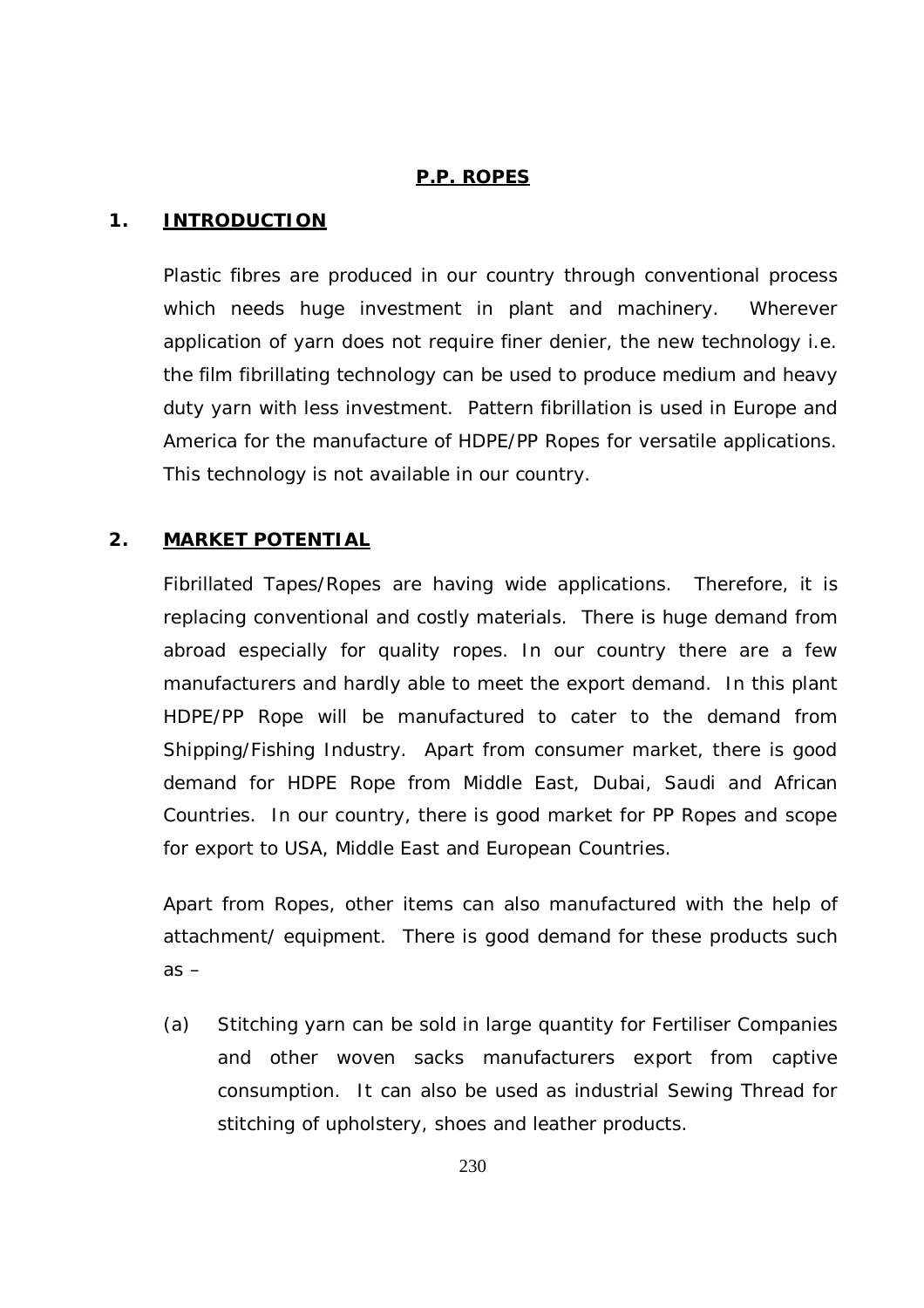(b) Carpet Backing Yarn made from PP Fibrillated tapes is being used world over instead of Jute Carpet Backing Yarn because of various advantages. In view of this there is good demand for Exports of PP Fibrillated carpet backing yarn.

#### 117

- (c) India has a very good market for Fishing Twines. PP is light in weight, does not absorb water and is fungus free. Therefore, Fishing Twins made from PP has wide scope.
- (d) PP Fibrillated yarn is also used as cable filling yarn (Cable Fillers) because of its light weight and high tensile fibre quality. Telecommunication cables are strengthened with these tapes.
- (e) It is also used as Synthetic Grass for making Synthetic Grass Carpet/Lawns with tufting process.
- (f) Other applications are Industrial Filters, Table or Floor Mating Fabric, Fancy Yarn, Ultra Violet Display Card with inside core of fibrillated tapes etc.

#### **3. BASIS & PRESUMPTIONS**

- (i) The output capacity is taken as 250 Kgs/hr. The unit will work at 20 hrs. per day for 25 working days in a month and 300 days in a year. The output capacity may vary from machinery to machinery and the cost of machinery may also vary from supplier to supplier.
- (ii) The time period for achieving the full envisaged capacity utilisation is six months
- (iii) The labour wages are as per the prevailing rates in the market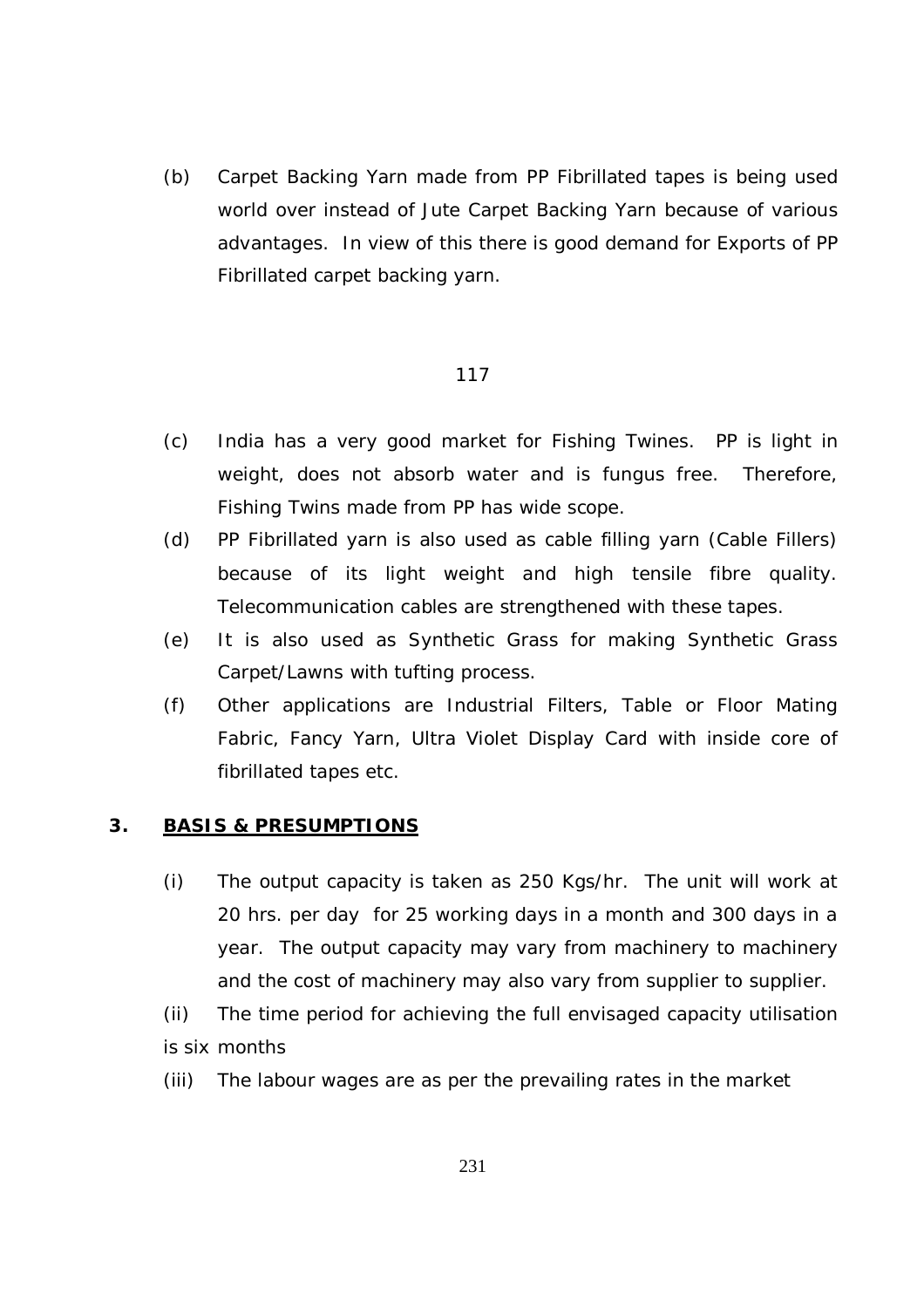- (iv) The rate of interest for fixed and working capital is taken as 12 per cent
- (v) The margin money requirement for this project is 30 per cent
- (vi) The pay back period of this project is 5 years
- (vii) The rate of land is taken @ Rs. 500/-per sq. mtr. and construction charges are taken @ Rs. 3500 per sq. mtr. This may also vary from place to place.
- (viii) The present profile has to be updated taking into prevailing cost of land, building, machinery etc. at the time of implementation of the project

# **4. IMPLEMENTATION SCHEDULE**

| The Time requirement for preparation of Project report                                     | Two<br>$\sim$ 100 |
|--------------------------------------------------------------------------------------------|-------------------|
| months                                                                                     |                   |
| Time requirement for selection of Site                                                     | One month         |
| Time required for registration as Small Scale Unit                                         | One               |
| Week                                                                                       |                   |
| Time required for acquiring the loan<br>Machinery procurement, erection and commissioning: | Three months      |
| Recruitment of labourer etc.                                                               | One month         |

Trial runs in the contract of the contract of the contract of the contract of the contract of the contract of the contract of the contract of the contract of the contract of the contract of the contract of the contract of

# **5. TECHNICAL ASPECT**

### MANUFACTURING PROCESS

The film is produced on T-Die Plant. The film is pulled by nip rollers and is slit. The tapes are further orientated or stretched under specific temperature and air velocity.

It is then mechanically fibrillated to produce fish net like structure with the help of pattern fibrillating machine and further passed through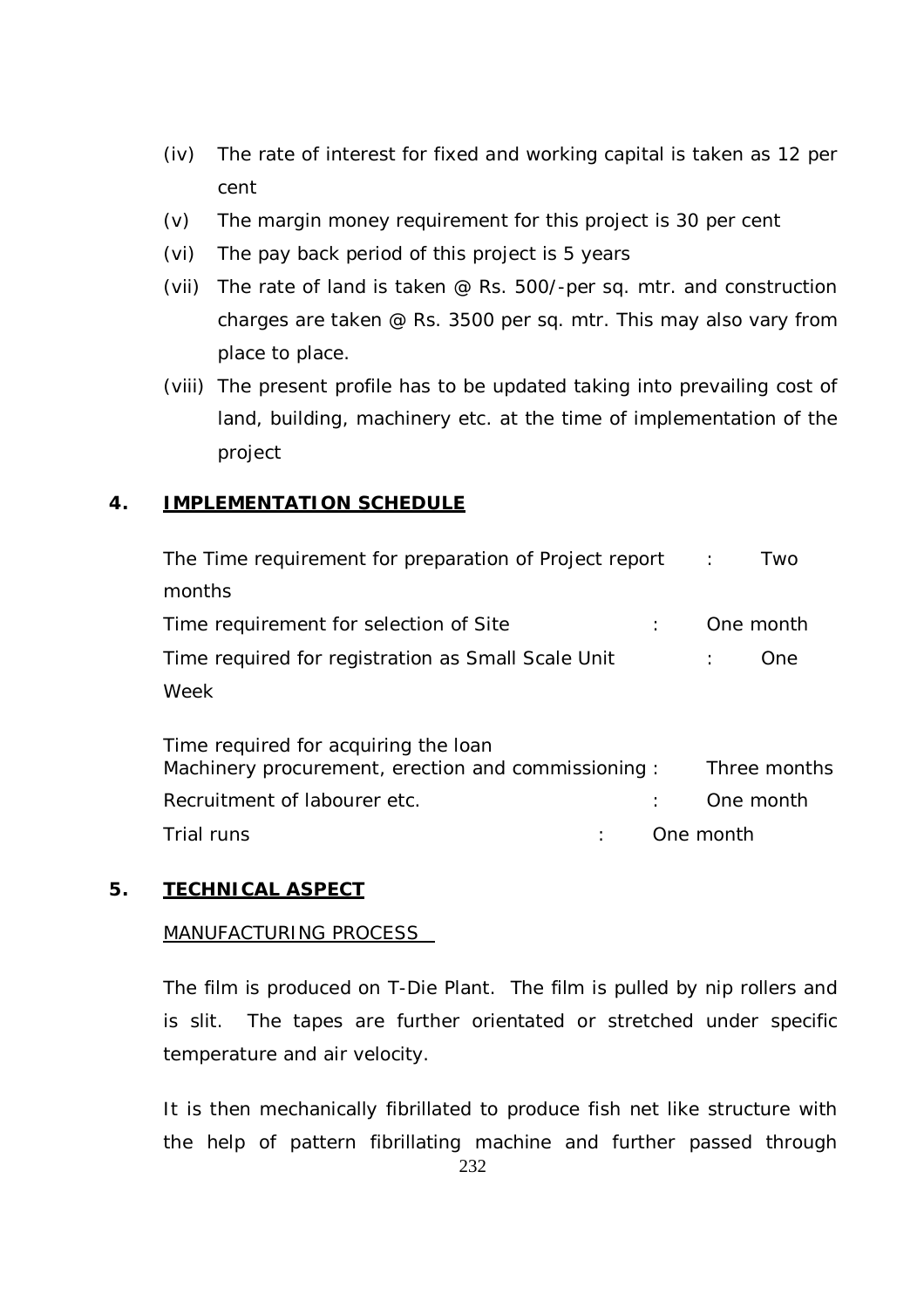stabilising oven to be wound on bobbin winders. The fibrillate tapes thus produced are then twisted on rope laying machines to make ropes as per the thickness required. Since there is good market for PP ropes abroad, the project is prepared using 80% PP and 20% HDPE as raw material.

### **6. QUALITY & STANDARD**

The Ropes are manufactured as per IS : 5175 – 1992

### **7. PRODUCTION CAPACITY** (Per Annum)

- (a) Quantity (M.T.) : 1500
- (b) Value (Rs.) : 14,70,00,000.00

### **8. TOTAL POWER REQUIREMENT**

Total connected load (KW) : 430

#### **9. POLLUTION CONTROL MEASURES**

The unit does not create any pollution. However, a proper ventilation should be made in the processing area for the better circulation of the fresh air.

### **10. ENERGY CONSERVATION**

Entrepreneurs may select energy efficient machinery and proper planning has also to be made for saving energy in the unit.

#### **11. FINANCIAL ASPECT**

#### A. FIXED CAPITAL

i) LAND & BUILDING: Area sq. mtrs. Rate Rs. per Sq. mtr. (Rs.)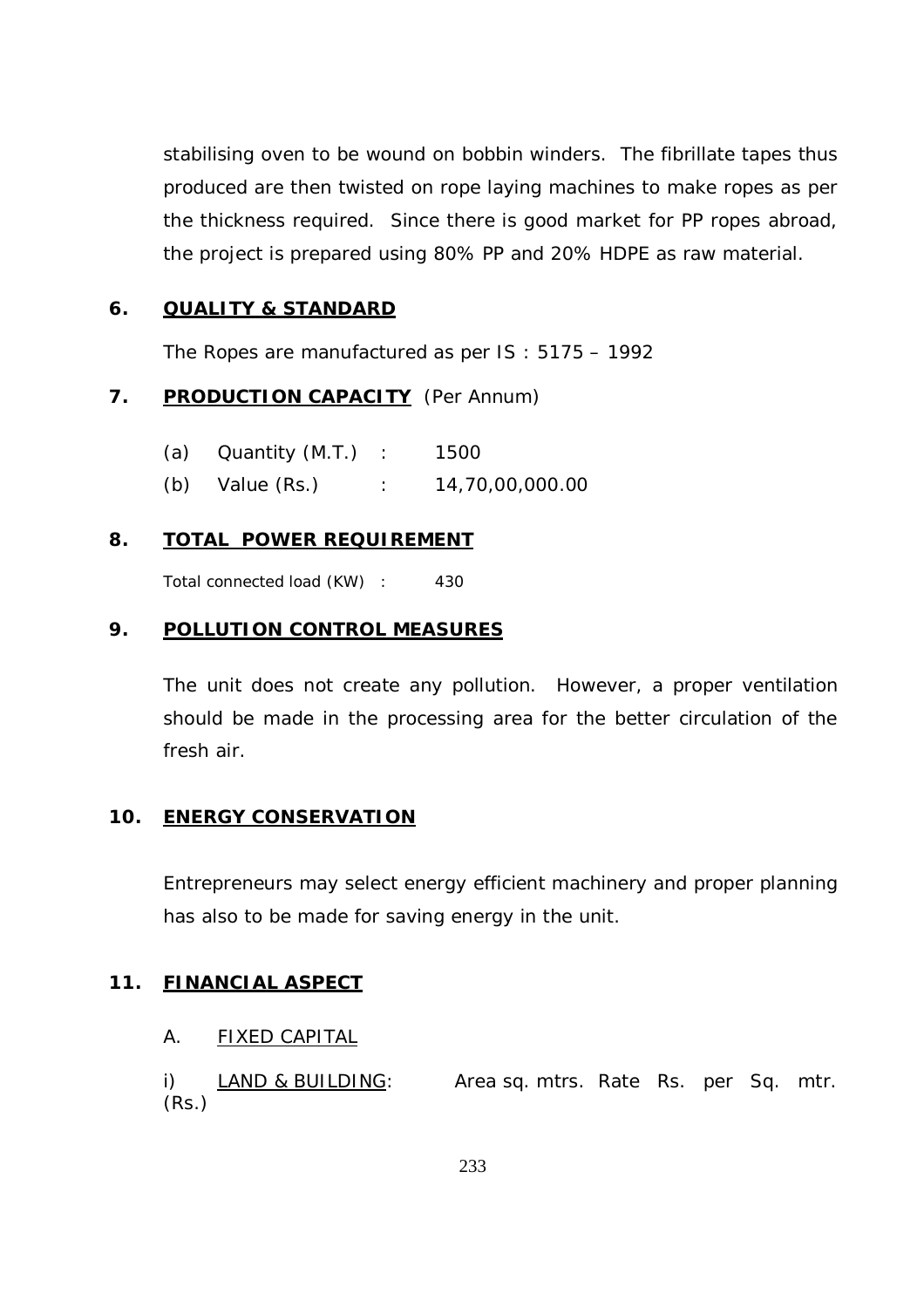|                 |      |      | Total: 43,46,000.00 |
|-----------------|------|------|---------------------|
| <b>Building</b> | 1060 | 3500 | 37,10,000.00        |
| Land            | 2120 | 300  | 6,36,000.00         |

#### ii) MACHINERY & EQUIPMENT:

Sr. No. Description of machines Qty.(Nos.)

(Rs.)

(a) Production Unit

1) Extrusion line & Converting machines

4,50,00,000.00

2) Chilling Plant 30 TP 10,00,000.00

(b) Testing Equipment & Other Accessories 1,00,000.00

(c) Electrification & Installation @ 10% of cost & machinery (a) & (b) 46,10,000.00

(d) Pre-operative expenses 1,00,000.00

 Total cost of machinery & equipment ( a to d ) 5,08,10,000.00

(e) Cost of Moulds, Dies & Misc. items 2,00,000.00

(f) Cost of Office Equipment/Furniture/Computers etc. 3,00,000.00

 ----------------- Total: 5,13,10,000.00 ----------------- Fixed Capital (i) + (ii) =  $43,46,000 + 5,13,10,000 =$ 5,56,56,000.00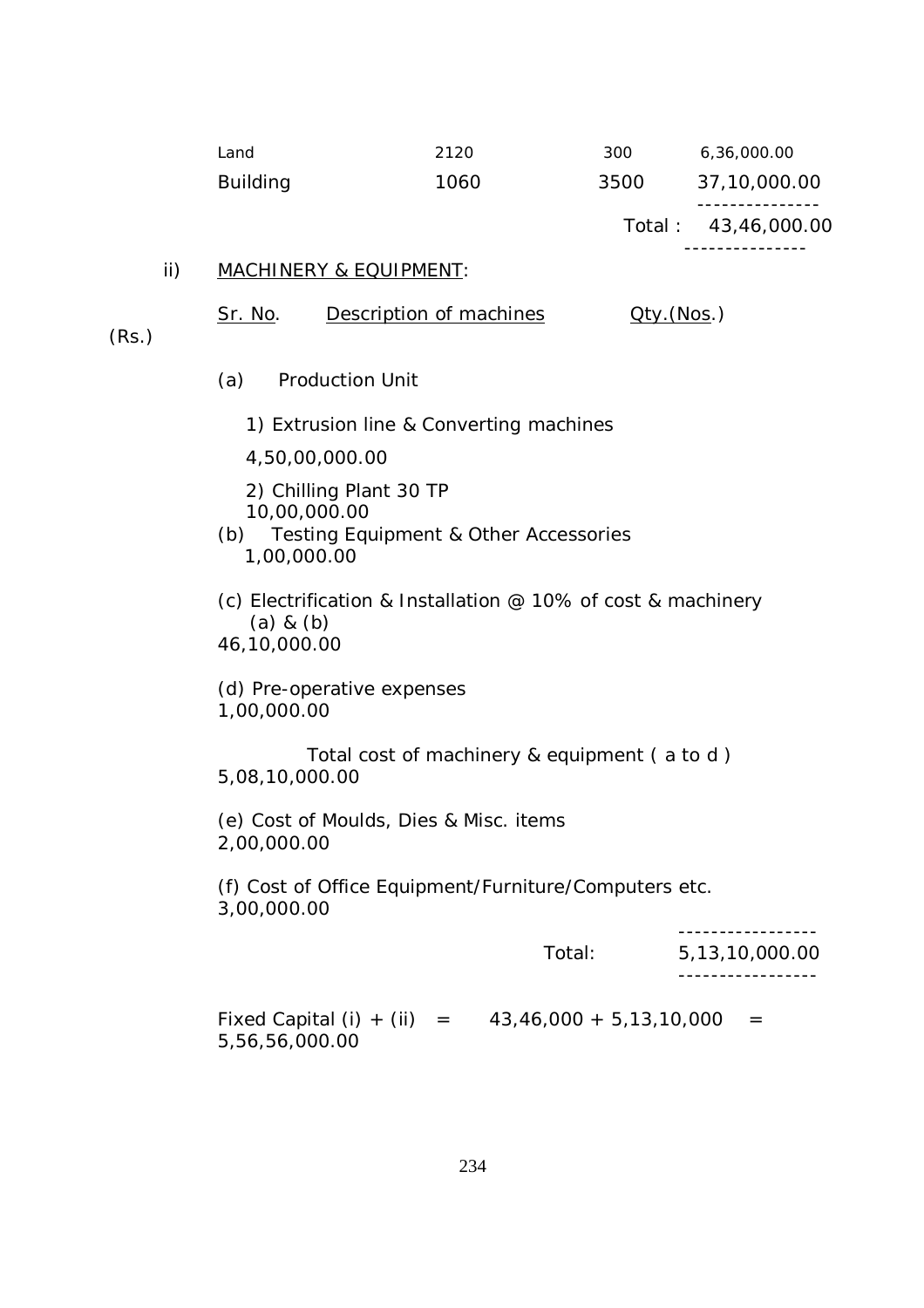# B. WORKING CAPITAL

# i) Staff and Labour (Per Month)

|           | (Rs.)                    | Designation                   |                                                                   | Nos. |           | Salary (Rs.) |                                       |
|-----------|--------------------------|-------------------------------|-------------------------------------------------------------------|------|-----------|--------------|---------------------------------------|
|           |                          |                               |                                                                   |      |           |              |                                       |
|           |                          | Production Engineer/Manager01 |                                                                   |      |           | 20,000.00    | 20,000.00                             |
|           |                          | <b>Sales Executive</b>        |                                                                   |      |           | 10,000.00    | 20,000.00                             |
|           |                          | Accountant                    |                                                                   | 01   |           | 10,000.00    | 10,000.00                             |
|           |                          |                               | Store Keeper-cum-Clerk                                            |      | 01        | 8,000.00     |                                       |
| 8,000.00  |                          |                               |                                                                   |      |           |              |                                       |
|           |                          | Watchman                      |                                                                   | 03   |           | 4,000.00     | 12,000.00                             |
|           |                          | Supervisor                    |                                                                   | 03   |           | 6,000.00     | 18,000.00                             |
|           |                          | <b>Skilled Workers</b>        |                                                                   | 30   |           | 5,000.00     | 1,50,000.00                           |
|           | <b>Unskilled Workers</b> |                               |                                                                   |      | 75        | 4,000.00     |                                       |
|           | 3,00,000.00              |                               |                                                                   |      |           |              |                                       |
|           |                          |                               | Add perquisite @ 10% of the Salary                                |      |           |              | 5,38,000.00                           |
| 53,800.00 |                          |                               |                                                                   |      |           |              |                                       |
|           |                          |                               |                                                                   |      |           | Total:       | 5,91,800.00<br>Or Say Rs. 5,92,000.00 |
| (Rs.)     | ii)                      |                               | Raw Material (Per Month)                                          |      | Qty. (MT) | Rate Rs./MT  |                                       |
|           |                          |                               | Polypropylene<br>93,75,000.00                                     | 125  |           | 75           |                                       |
|           | iii)                     |                               | Utilities (per month):                                            |      |           |              | (Rs.)                                 |
|           |                          | a)                            | Power<br>(60% of efficiency x 430 KW x 500 hrs. x Rs. 5 per unit) |      |           |              | 6,45,500.00                           |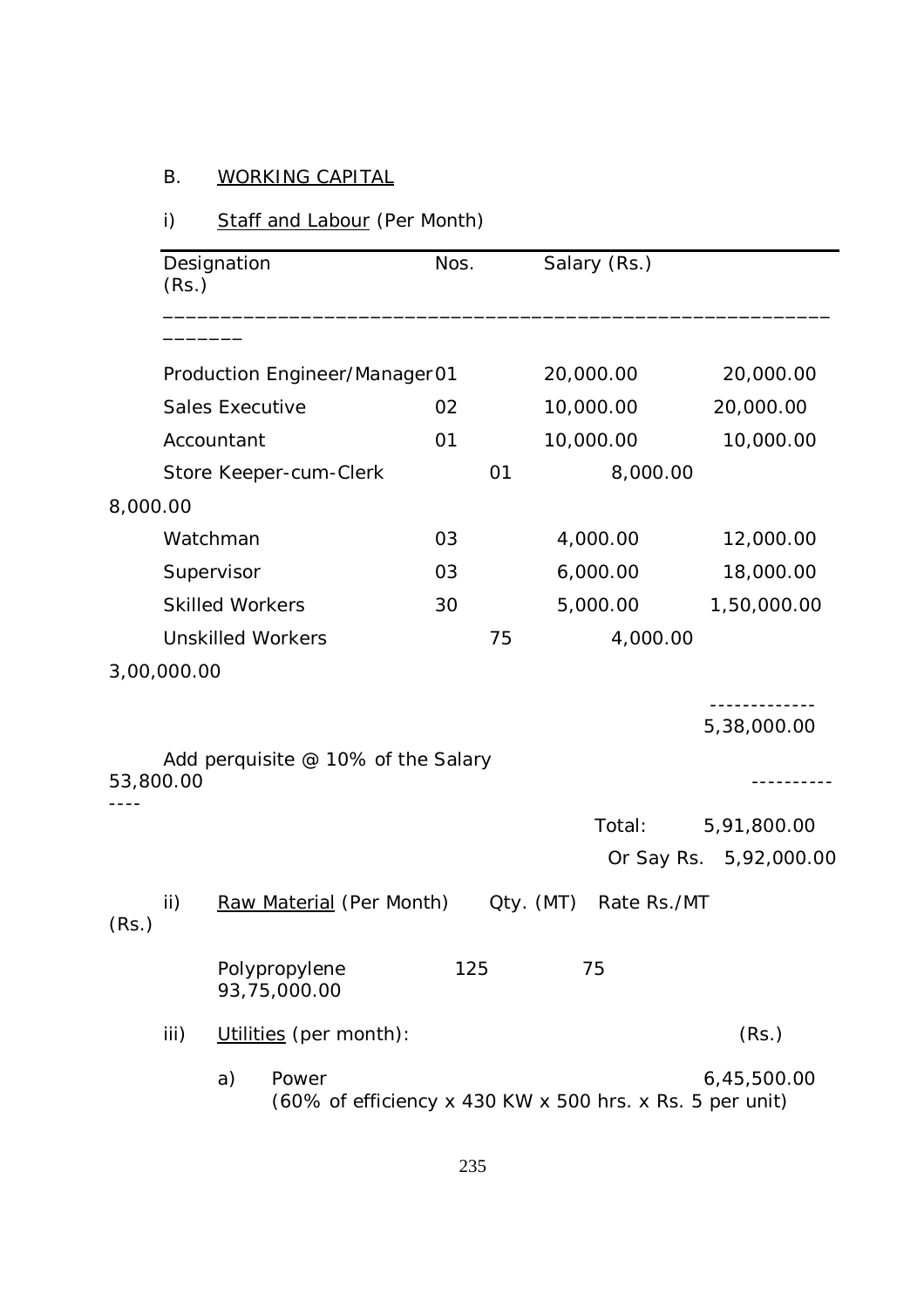| 5,000.00 |          | b)            | Water                                    |        |             |
|----------|----------|---------------|------------------------------------------|--------|-------------|
|          |          |               |                                          | Total: | 6,50,000.00 |
| (Rs.)    | iv)      |               | Other Contingent Expenses (Per month)    |        |             |
|          |          | a)            | Repairs and Maintenance                  |        |             |
|          |          |               | 10,000.00                                |        |             |
|          |          | b)            | <b>Transportation Charges</b>            |        | 20,000.00   |
|          |          | $\mathsf{c})$ | Postage and stationery                   |        | 2,000.00    |
|          |          | d)            | Telephone/Fax/Computer                   |        |             |
|          |          |               | 3,000.00                                 |        |             |
|          |          | e)            | <b>Consumable Stores</b>                 |        |             |
|          |          |               | 5,000.00                                 |        |             |
|          |          | f)            | Advertisement & Publicity                |        |             |
|          |          |               | 5,000.00                                 |        |             |
|          |          |               | 121                                      |        |             |
|          |          | g)            | Insurance                                |        | 5,000.00    |
|          | 5,000.00 | h)            | Miscellaneous Expenses                   |        |             |
|          |          |               |                                          | Total: | 55,000.00   |
| 12.      |          |               | <b>TOTAL WORKING CAPITAL (Per Month)</b> |        |             |
|          | i)       |               | Staff and Labour                         |        | 5,92,000.00 |
|          | ii)      |               | Raw Material                             |        |             |
|          |          | 93,75,000.00  |                                          |        |             |
|          |          |               | g) Utilities                             |        | 6,50,000.00 |
|          | iv)      |               | Other Contingent Exp.                    |        | 55,000.00   |
|          |          |               |                                          |        |             |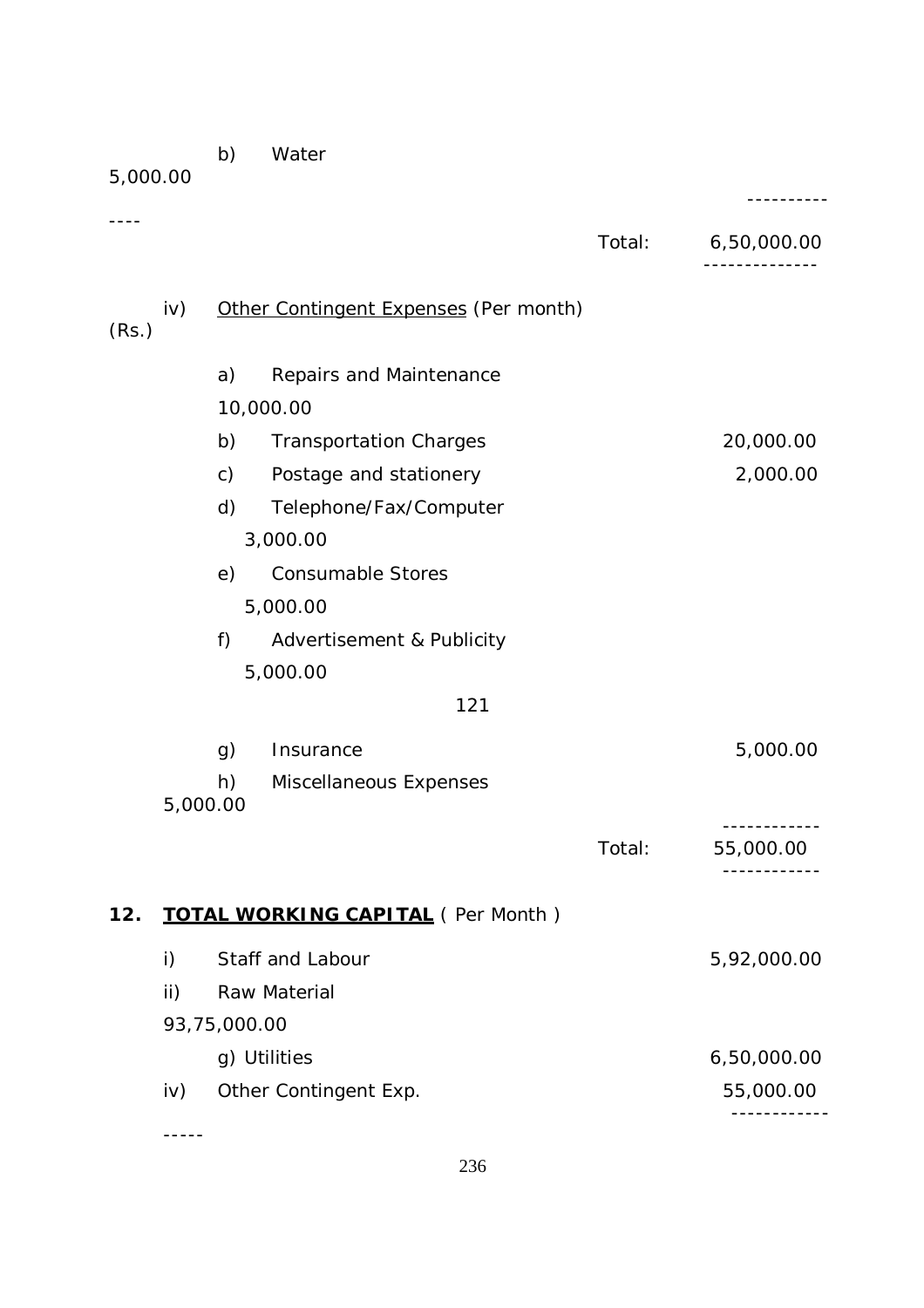Total: 1,06,72,000.00 Working Capital for 3 months 3,20,16,000.00 **13. TOTAL CAPITAL INVESTMENT** (Rs.) A. Fixed Capital 43,46,000.00 B. Working Capital for 3 months 3,20,16,000.00 ----------------- Total: 3,53,62,000.00 ----------------- **14. FIANCIAL ANALYSIS** (Rs.) A. Cost of Production (per year) (300 days) (a) Total Recurring Cost 12,80,64,000.00 (b) Depreciation on building @ 5% 1,85,500.00 (c) Depreciation on machinery& equipment @ 10% 50,81,000.00 (d) Depreciation on Dies & Moulds @ 20% 40,000.00 (e) Depreciation on office equipment @ 20% 60,000.00 (f) Interest on total Capital Investment @ 12% 42,43,440.00 ------------------- Total: 13,76,73,940.00 Or Say Rs. 13,76,74,000.00 B. Sales/Turn over (per year) Item  $Qty.(MT)$  Rate (MT) Value (Rs.)

237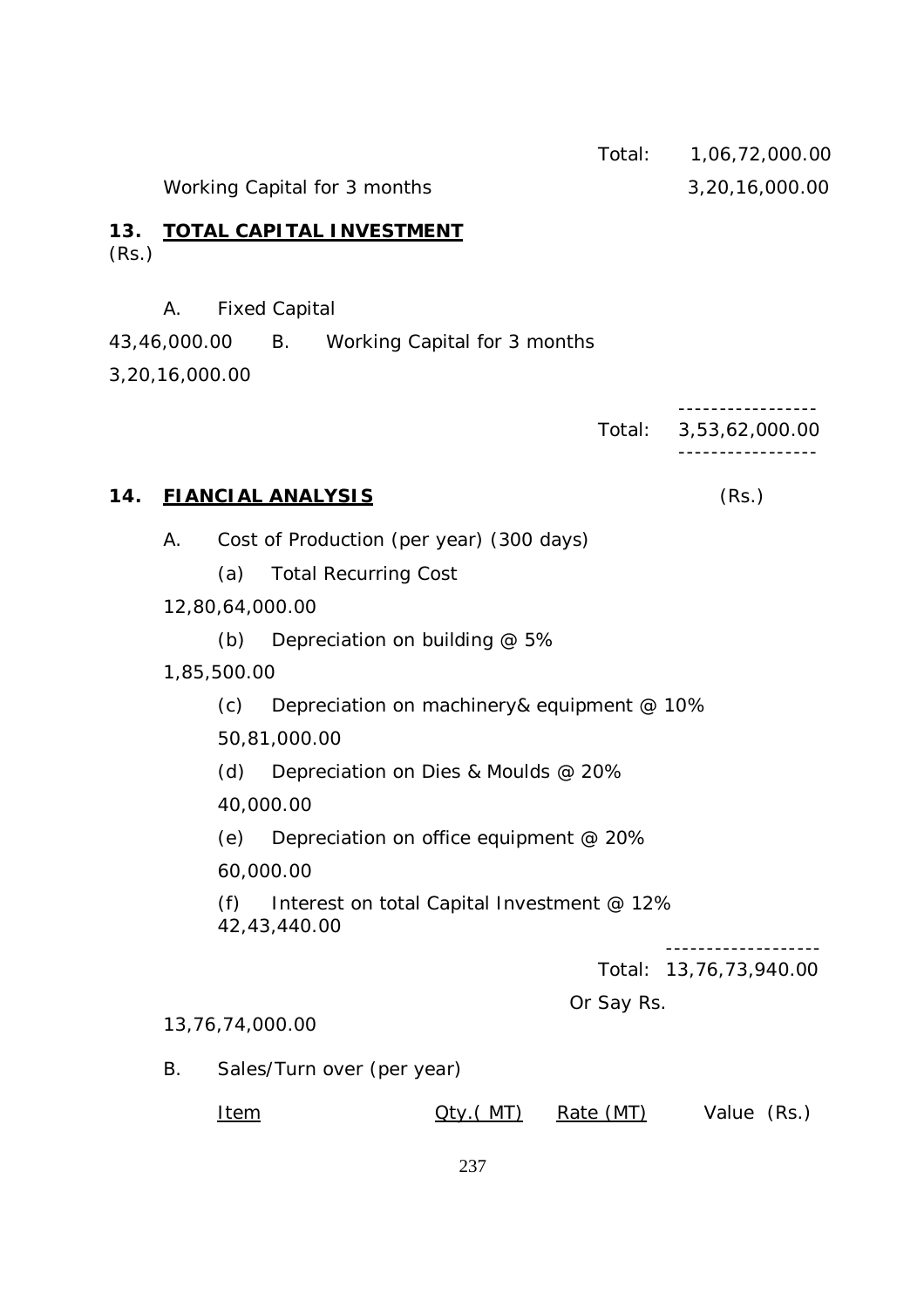|              | PP Ropes<br>14,70,00,000.00   |     | 1500                                                       | 98,000 |      |           |
|--------------|-------------------------------|-----|------------------------------------------------------------|--------|------|-----------|
|              |                               |     | 122                                                        |        |      |           |
| $C_{\cdot}$  | Net Profit (Per year)         |     |                                                            |        |      |           |
|              | (Rs.)                         |     | Sales $(Rs)$ – Cost of Production $(Rs.)$                  |        | $=$  | Profit    |
| 93,26,000.00 | 14,70,00,000 -                |     | 13,76,74,000                                               |        |      | $=$       |
| D.           | Net Profit Ratio              | $=$ | Net Profit x 100<br>Sales                                  |        |      |           |
|              |                               | $=$ | $93,26,000 \times 100$<br>14,70,00,000                     | $=$    | 6.3% |           |
| Ε.           | Rate of Return                |     | Net Profit x 100<br>$=$<br><b>Total Capital Investment</b> |        |      |           |
|              |                               | $=$ | 93,26,000 x 100<br>3,53,62,000                             |        | $=$  | 26.37%    |
| $F_{\perp}$  | Break-even Point              |     |                                                            |        |      |           |
|              | Fixed Cost (Per Year)         |     |                                                            |        |      | (Rs.)     |
|              | a)<br>1,85,000.00             |     | Depreciation on Building @ 5%                              |        |      |           |
|              |                               |     | b) Depreciation on Machinery & Equipment @ 10%             |        |      |           |
|              | 50,81,000.00                  |     |                                                            |        |      |           |
|              | c)<br>1,00,000.00<br>@ 20%    |     | Depreciation on Moulds/Dies & Office Equipment             |        |      |           |
|              | d)<br>Insurance               |     |                                                            |        |      | 60,000.00 |
|              | e)                            |     | Interest on total capital investment                       |        |      |           |
|              | 42,43,440.00                  |     |                                                            |        |      |           |
|              | f)<br>40% of salary and wages |     |                                                            |        |      |           |
|              | 28,41,600.00                  |     |                                                            |        |      |           |
|              |                               |     |                                                            |        |      |           |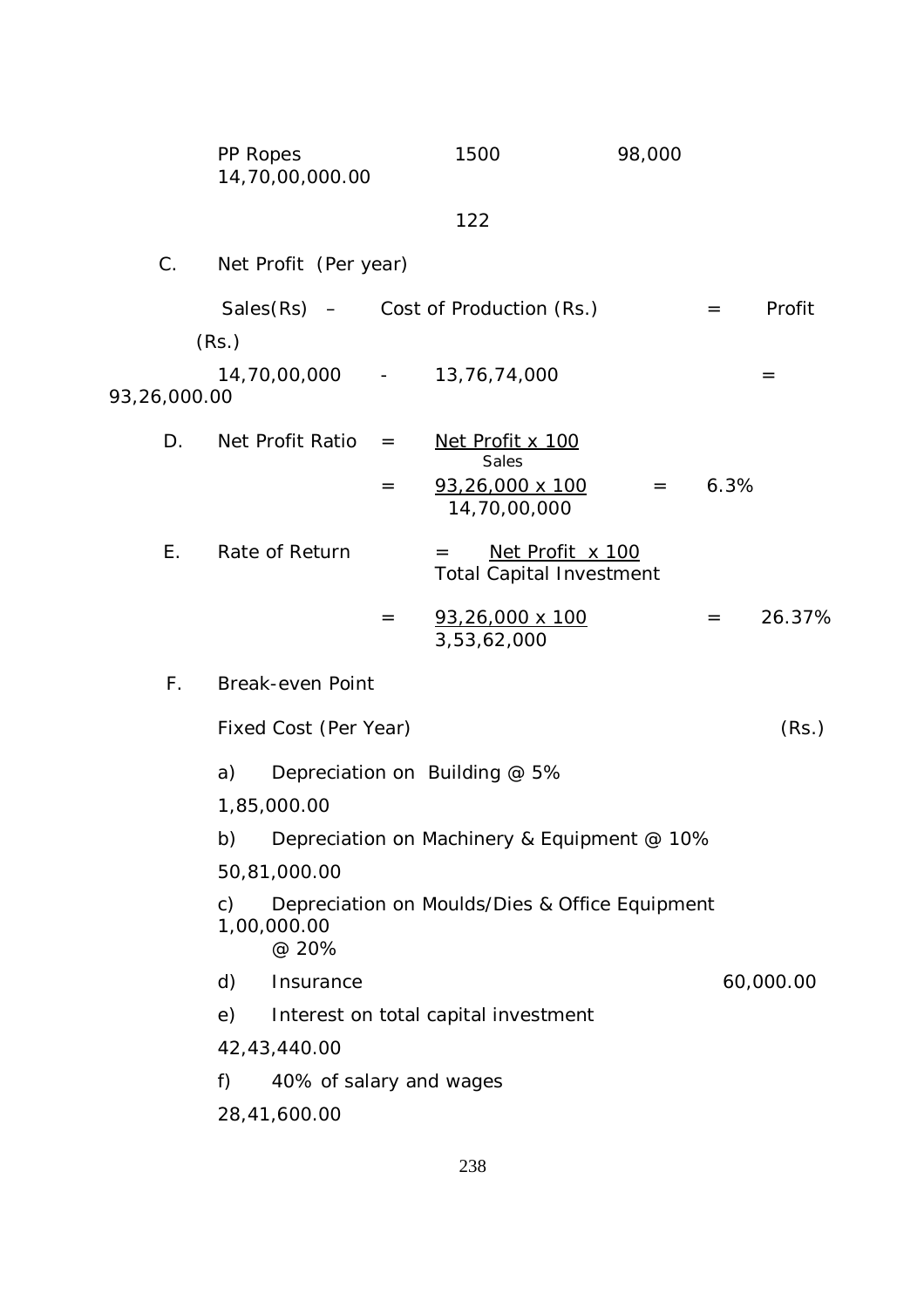g) 40% of other contingent expenses 2,64,000.00

> ----------------- Total: 1,27,75,040.00 ----------------- Or Say Rs1,27,75,000.00

Net Profit (Per Year)

- $B.E.P. % =$  Fixed Cost x 100 Fixed Cost + Net Profit
	- $= 1,27,75,000 \times 100$ 1,27,75,000 + 93,26,000
	- $=$  1,27,75,000 x 100 2,21,01,000
	- $= 57.80\%$

### **PP WOVEN SACKS**

#### **1. INTRODUCTION**

Synthetic woven sacks are usually made of Polypropylene (PP) / High Density Polyethylene (HDPE). These are either laminated, or supplied without lamination depending upon end application. Synthetic Woven Sacks has more life and strength, as compared to jute bags. The usage has increased during the last few years.

PP woven sacks are used in India for packaging of

- Cement
- Chemicals
- Polymers
- Food grains
- Retail Packaging of Commodities etc.

#### **2. MARKET POTENTIAL**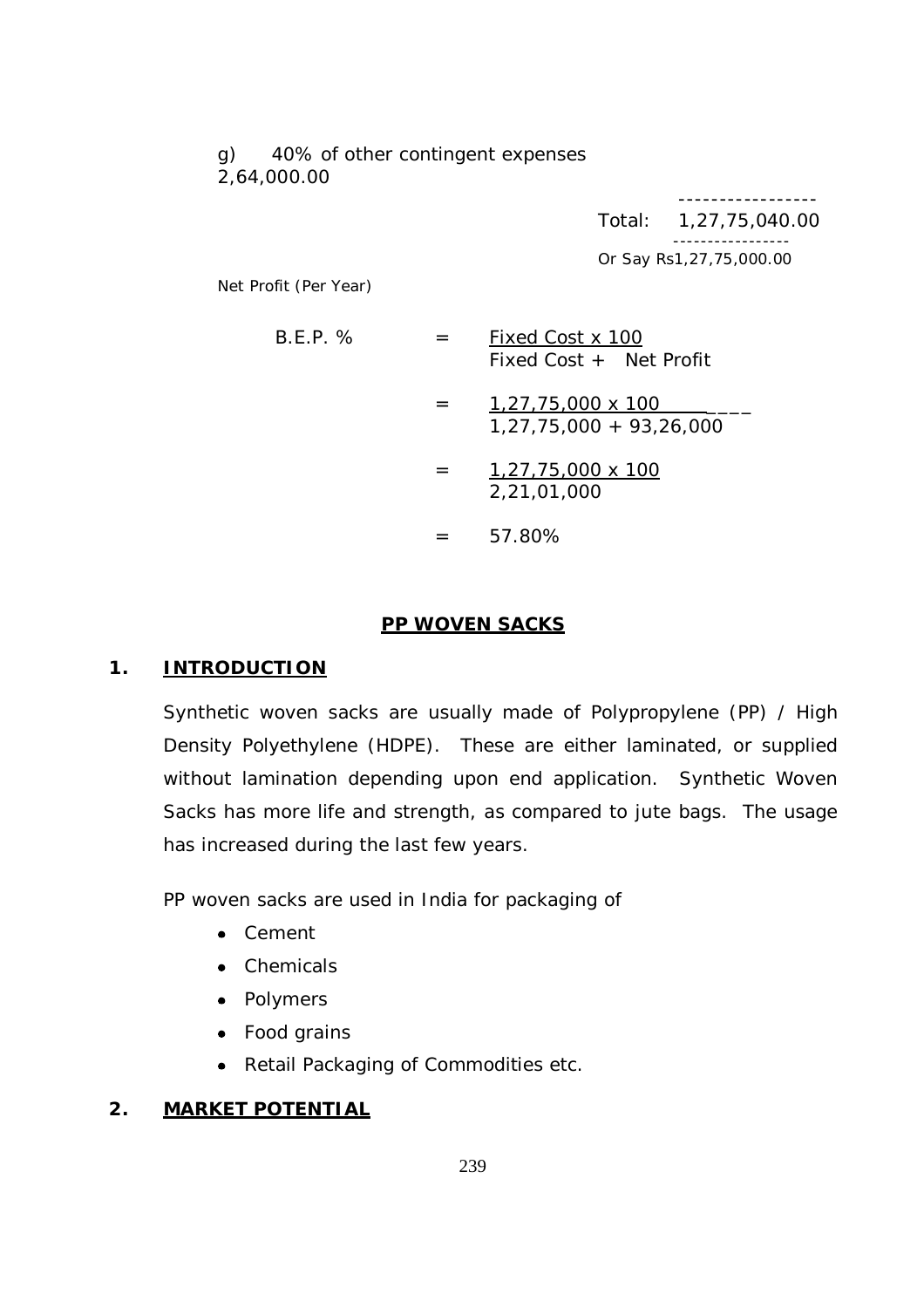380 KT PP was consumed for Raffia in India in 2004-05. As per the Working Group Report on Petrochemicals, Ministry of Chemicals & Fertilisers, the demand of PP Woven Sacks in India is projected to be 738 KT by 2010-11 at a healthy of 10% p.a.

### **3. BASIS & PRESUMPTIONS**

(i) The output capacity is taken as 300 Kgs/hr. The unit will work at 20 hrs. per day for 25 working days in a month and 300 days in a year. The output capacity may vary from machinery to machinery and the cost of machinery may also vary from supplier to supplier.

(ii) The time period for achieving the full envisaged capacity utilisation is six months

- (iii) The labour wages are as per the prevailing rates in the market
- (iv) The rate of interest for fixed and working capital is taken as 12 per cent
- (v) The margin money requirement for this project is 30 per cent
- (vi) The pay back period of this project is 5 years
- (vii) The rate of land is taken @ Rs. 300/-per sq. mtr. and construction charges are taken @ Rs. 3500 per sq. mtr. This may also vary from place to place.
- (viii) The present profile has to be updated taking into prevailing cost of land, building, machinery etc. at the time of implementation of the project

### **4. IMPLEMENTATION SCHEDULE**

| The Time requirement for preparation of Project report : |  | I WO      |
|----------------------------------------------------------|--|-----------|
| months                                                   |  |           |
| Time requirement for selection of Site                   |  | One month |
| Time required for registration as Small Scale Unit       |  | One.      |
| Week                                                     |  |           |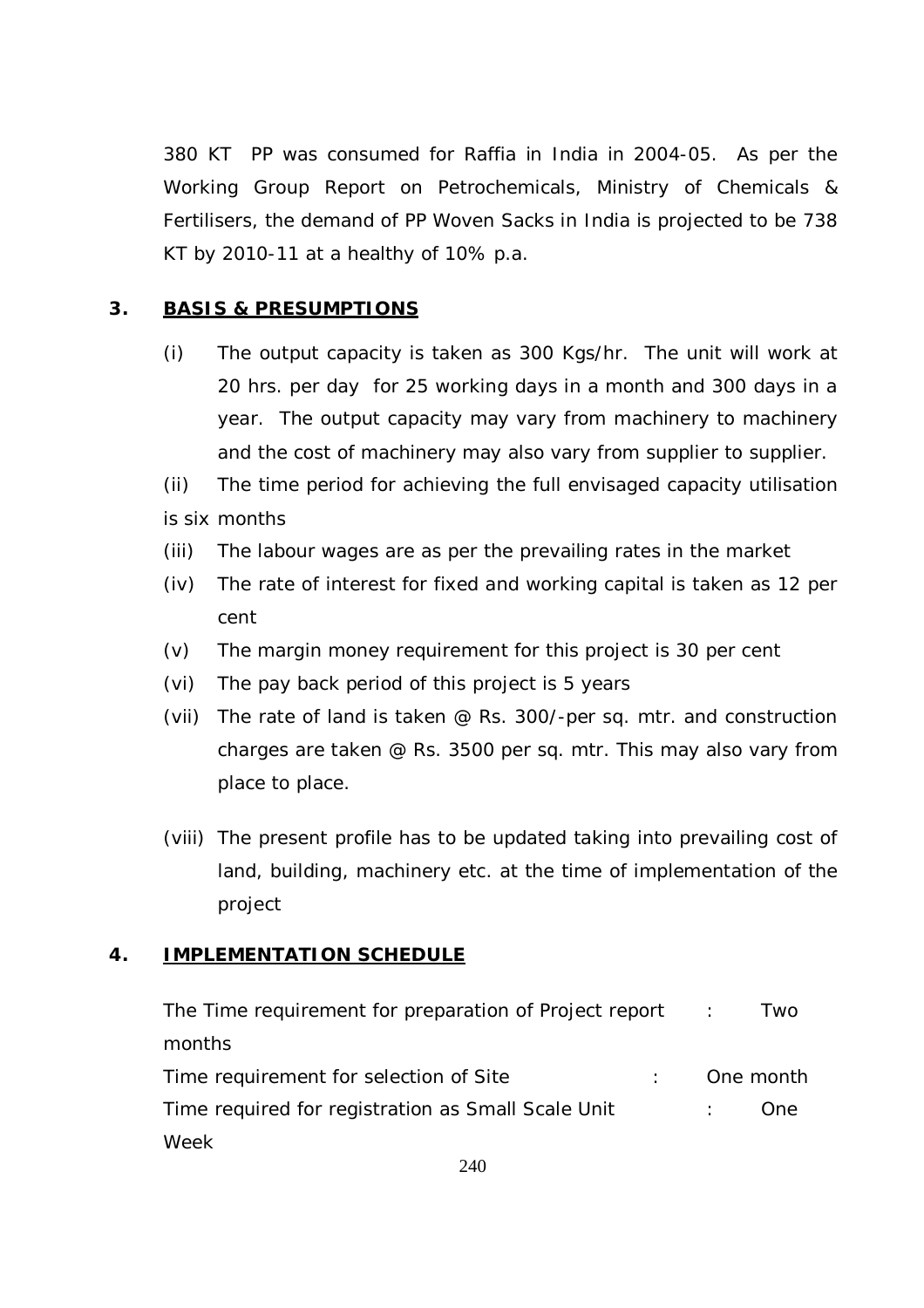Time required for acquiring the loan Machinery procurement, erection and commissioning : Three months Recruitment of labourer etc. The month of the set of the month Trial runs : One month

### **5. TECHNICAL ASPECT**

### MANUFACTURING PROCESS

The process of manufacturing involves following steps:

- 1. Manufacturing of tapes
- 2. Weaving of tapes into fabrics
- 3. Lamination or extrusion coating (if necessary)
- 4. Cutting, stitching & printing

# 1. **Manufacturing of tapes**

The granules of plastic raw materials are fed to the extruder hopper, where they are plasticized and the melt flow is passed through a T-die. Film formed is slit into thin strips. These strips are then oriented by stretching them under heated condition at a pre-determined ratio. Finally, the tapes are wound on cheese winders.

# **2. Weaving of tapes into fabrics**

The tapes so obtained by step 1 are fed to circular looms and woven into tubular fabrics on cloth winder.

125

# **3. Lamination or extrusion coating**

Fabric produced in stage 2 may require to be coated. In case of PP woven sacks lamination is done by special grade of PP only.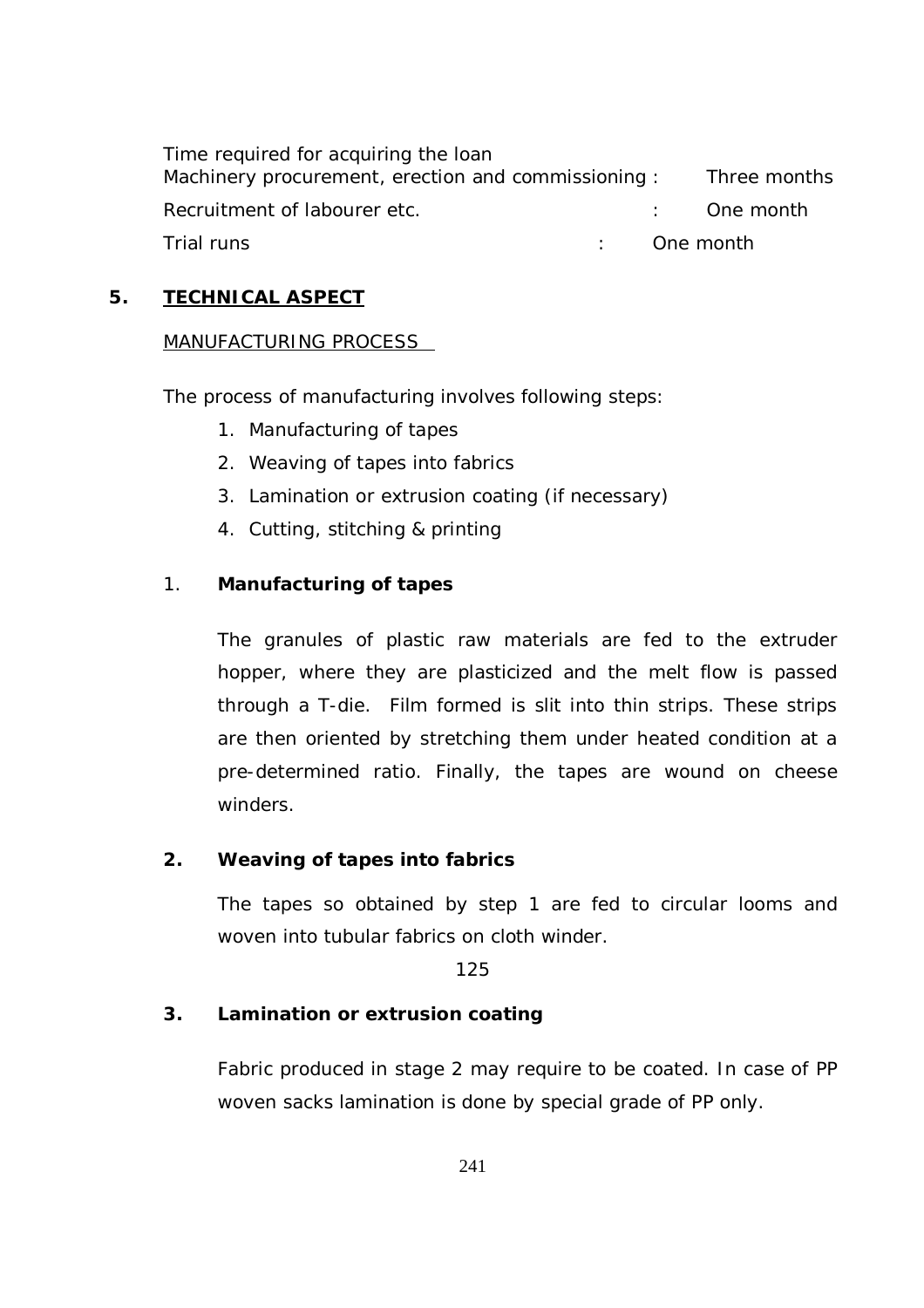Fabric roll is mounted on unwinder from where it passes through two rolls over which T-die connected to the extruder is located. The melt of the material which is to be coated on the fabrics comes through the T- Die as an extrudate and coats the woven fabric. It is then cooled under the pressure and wound.

### **4. Cutting, stitching and printing**

In stage 3 or the unlaminated fabric as produced at the end of stage 2 is cut, and the bottom is stitched. Then it is printed as per the requirement of the customer.

### **6. QUALITY & STANDARD**

Woven Sacks are manufactured as per IS : 9755/6340 & I4887 – for Food Grains IS : 12100 for Flour ; 11024 for Milk Powder

### **7. PRODUCTION CAPACITY** (Per Annum)

| (a) Quantity $(M.T.)$ : | 1800            |
|-------------------------|-----------------|
| (b) Value $(Rs.)$       | 17,64,00,000.00 |

#### **8. TOTAL POWER REQUIREMENT**

Total connected load (KW) : 650

### **9. POLLUTION CONTROL MEASURES**

The unit does not create any pollution. However, a proper ventilation should be made in the processing area for the better circulation of the fresh air.

### **10. ENERGY CONSERVATION**

Entrepreneurs may select energy efficient machinery and proper planning has also to be made for saving energy in the unit.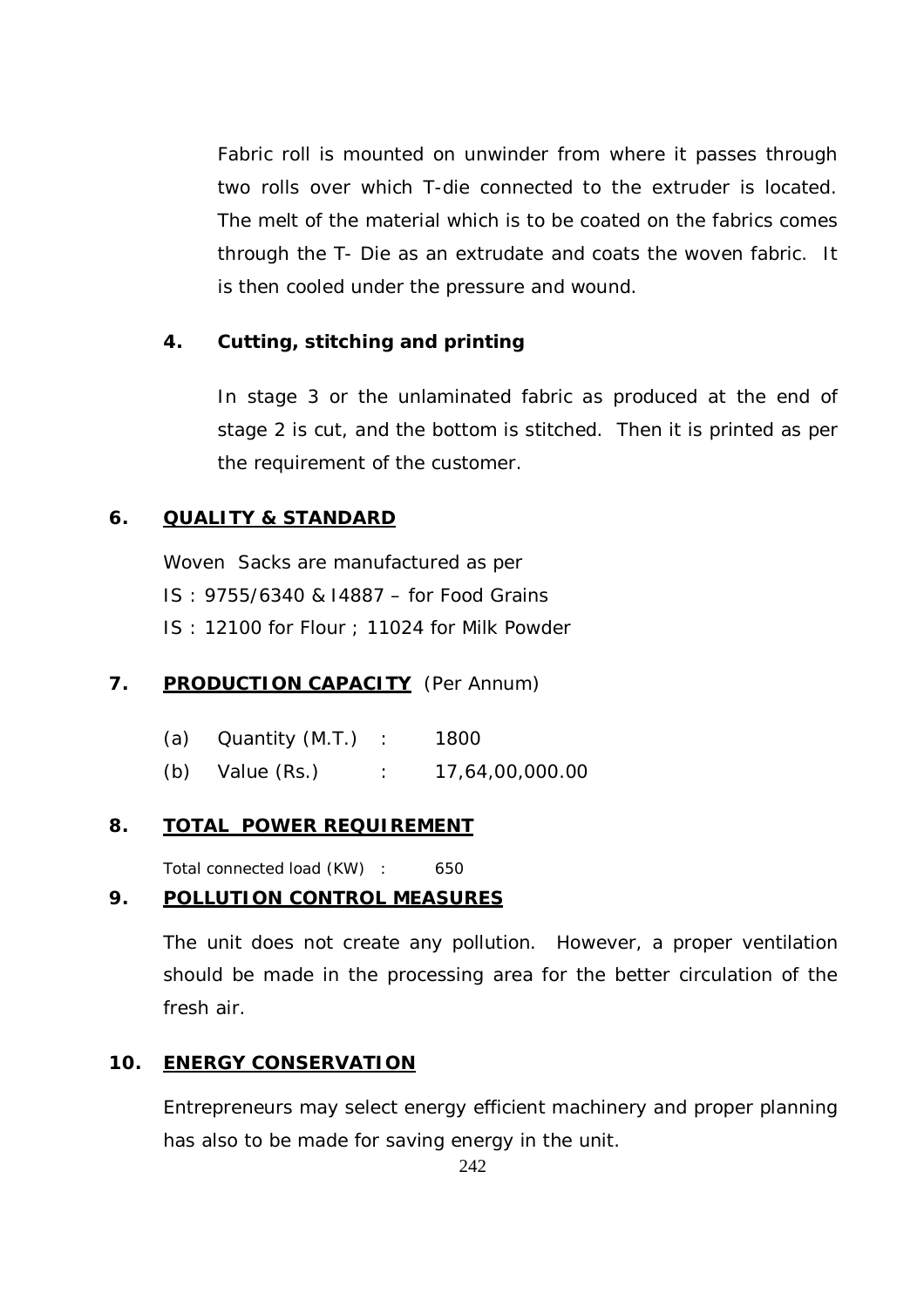# **11. FINANCIAL ASPECT**

# A. FIXED CAPITAL

i) LAND & BUILDING: Area sq. mtrs. Rate Rs. per Sq. mtr.  $(Rs.)$ 

|                 | Land                          | 1580                                                                                       | 300  |        | 4,74,000.00        |  |  |  |
|-----------------|-------------------------------|--------------------------------------------------------------------------------------------|------|--------|--------------------|--|--|--|
| <b>Building</b> |                               | 790                                                                                        | 3500 |        | 27,65,000.00       |  |  |  |
|                 | 32,39,000.00                  |                                                                                            |      | Total: | ------------       |  |  |  |
| ii)             |                               | <b>MACHINERY &amp; EQUIPMENT:</b>                                                          |      |        |                    |  |  |  |
| (Rs.)           | <u>Sr. No.</u>                | Description of machines                                                                    |      |        | <u> Oty.(Nos.)</u> |  |  |  |
|                 | (a)                           | <b>Production Unit</b>                                                                     |      |        |                    |  |  |  |
|                 |                               | i) Extrusion line with winders                                                             |      | 01     |                    |  |  |  |
|                 |                               | 2,00,00,000.00                                                                             |      |        |                    |  |  |  |
| ii) Looms       |                               |                                                                                            |      | 35     |                    |  |  |  |
|                 |                               | 1,00,00,000.00                                                                             |      |        |                    |  |  |  |
|                 |                               | iii) Chilling Plant                                                                        |      | 01     |                    |  |  |  |
|                 | 2,00,000.00                   |                                                                                            |      |        |                    |  |  |  |
|                 |                               | iv) Coating line                                                                           | 01   |        | 51,00,000.00       |  |  |  |
|                 | (b)                           | <b>Testing Equipment &amp; Other Accessories</b>                                           |      |        |                    |  |  |  |
|                 |                               | 1,00,000.00                                                                                |      |        |                    |  |  |  |
|                 | 35,40,000.00<br>$(a)$ & $(b)$ | (c) Electrification & Installation @ 10% of cost & machinery<br>(d) Pre-operative expenses |      |        |                    |  |  |  |
|                 |                               | 1,00,000.00                                                                                |      |        |                    |  |  |  |
|                 |                               | Total cost of machinery & equipment (a to d)                                               |      |        |                    |  |  |  |
|                 |                               |                                                                                            |      |        |                    |  |  |  |

3,90,40,000.00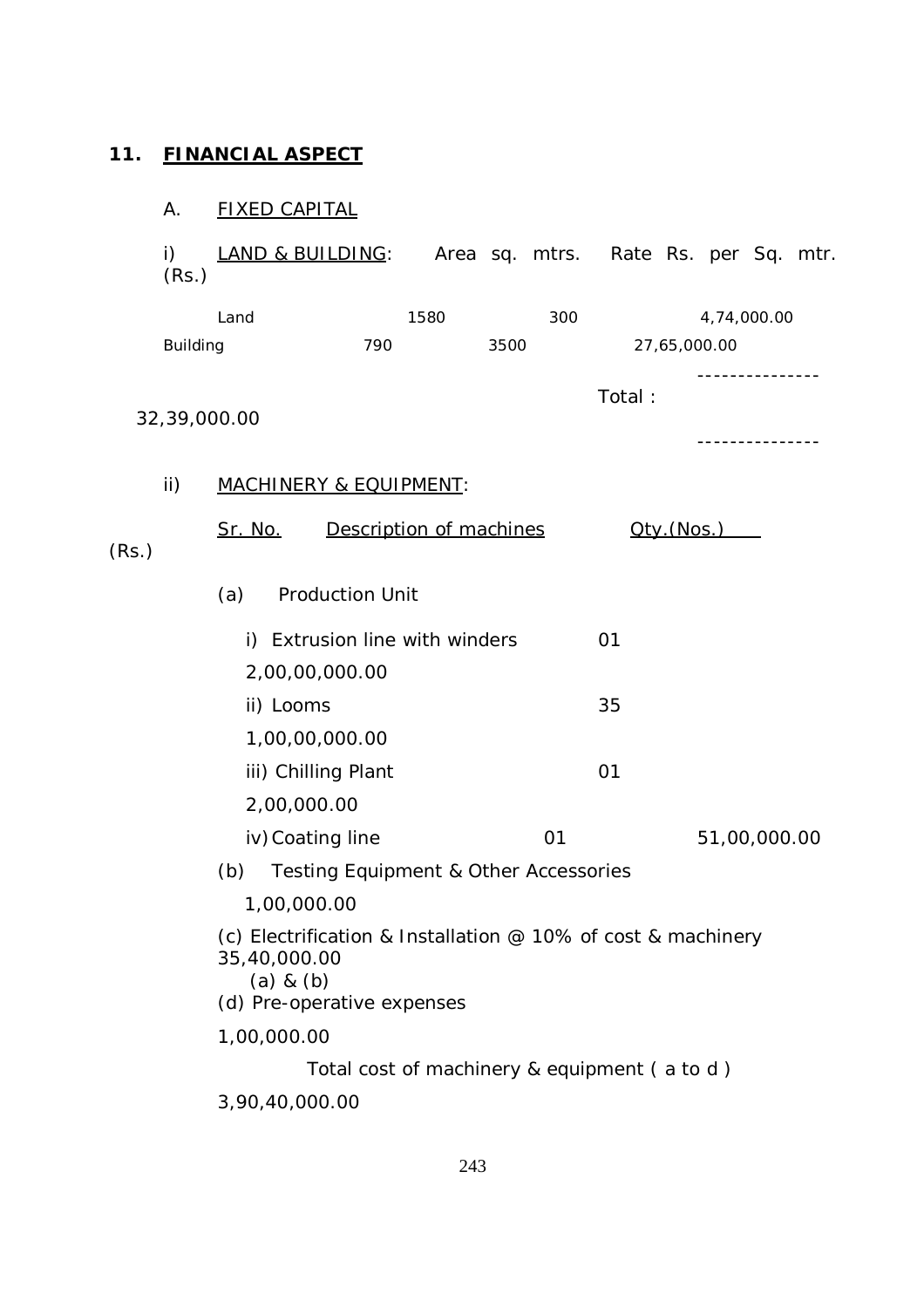(e) Cost of Moulds & Dies 2,00,000.00 (f) Cost of Office Equipment/Furniture/Computers etc. 3,00,000.00 ----------------- Total: 3,95,40,000.00 ------ ----------- Fixed Capital: (i) + (ii) =  $32,39,000 + 3,95,40,000 =$ 4,27,79,000.00 B. WORKING CAPITAL i) Staff and Labour (Per Month) Designation Nos. Salary (Rs.) (Rs.) \_\_\_\_\_\_\_\_\_\_\_\_\_\_\_\_\_\_\_\_\_\_\_\_\_\_\_\_\_\_\_\_\_\_\_\_\_\_\_\_\_\_\_\_\_\_\_\_\_\_\_\_\_\_\_\_\_\_ \_\_\_\_\_\_\_ Production Engineer/Manager 01 20,000.00 20,000.00 Sales Executive 02 02 10,000.00 20,000.00 Accountant 01 01 10,000.00 10,000.00 127 Store Keeper-cum-Clerk 01 8,000.00 8,000.00 Watchman 03 4,000.00 12,000.00 Supervisor 03 6,000.00 18,000.00 Skilled Workers 84 4,000.00 3,36,000.00 Unskilled Workers 160 3,000.004, 80,000.00 -------------- Total: 9,04,000.00 Add perquisite @ 10% of the Salary 90,400.00 -------------- Total: 9,94,400.00 --------------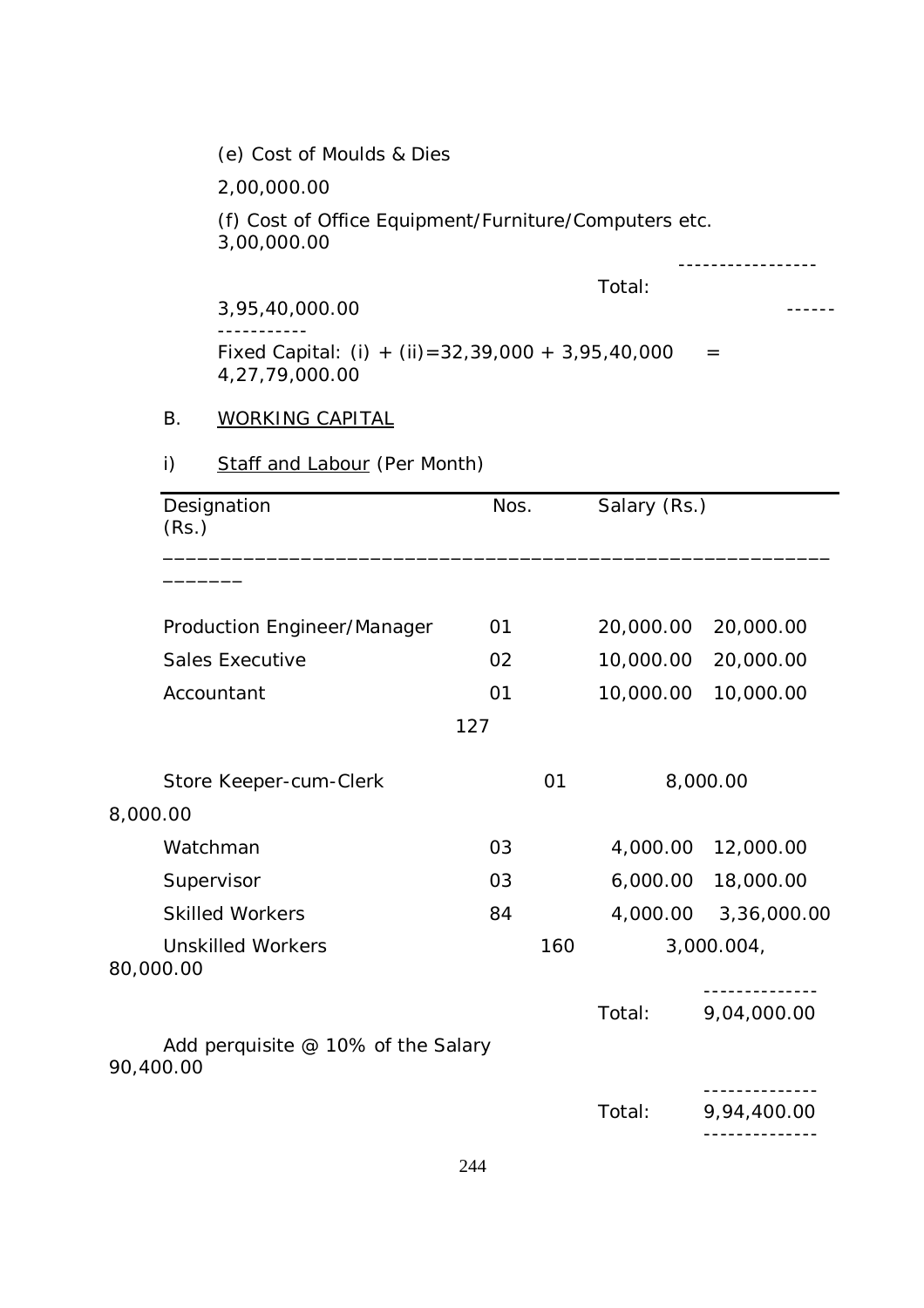| 9,94,000.00  |              |                                                                                                               |                         | Or Say Rs. |                |
|--------------|--------------|---------------------------------------------------------------------------------------------------------------|-------------------------|------------|----------------|
| ii)<br>(Rs.) |              | <u>Raw Material</u> (Per Month)                                                                               | Qty. (M.T.) Rate Rs./MT |            |                |
|              | <b>LLDPE</b> | 97,50,000.00<br>Chemicals & Other Items<br>2,50,000.00                                                        | 150                     | 65,000     |                |
|              |              |                                                                                                               |                         | Total:     | 1,00,00,000.00 |
| iii)         |              | Utilities (per month):                                                                                        |                         |            | (Rs.)          |
|              | a)           | Power<br>(60% efficiency x 650 KW x 500 hrs. x Rs. 5 per unit)                                                |                         |            | 97,50,000.00   |
| 5,000.00     | b)           | Water                                                                                                         |                         |            |                |
|              |              |                                                                                                               |                         | Total:     | 98,00,000.00   |
| iv)          |              | Other Contingent Expenses (Per month)                                                                         |                         |            | (Rs.)          |
|              |              | a. Repairs and Maintenance<br>b. Transportation Charges<br>20,000.00<br>c. Postage and stationery<br>2,000.00 |                         |            | 10,000.00      |
|              |              | d. Telephone/Fax/Computer                                                                                     |                         |            | 3,000.00       |
|              |              | e. Consumable Stores                                                                                          |                         |            | 5,000.00       |
|              |              | f. Advertisement & Publicity<br>g. Insurance<br>5,000.00<br>h. Miscellaneous Expenses                         |                         |            | 5,000.00       |
|              |              | 5,000.00                                                                                                      |                         |            |                |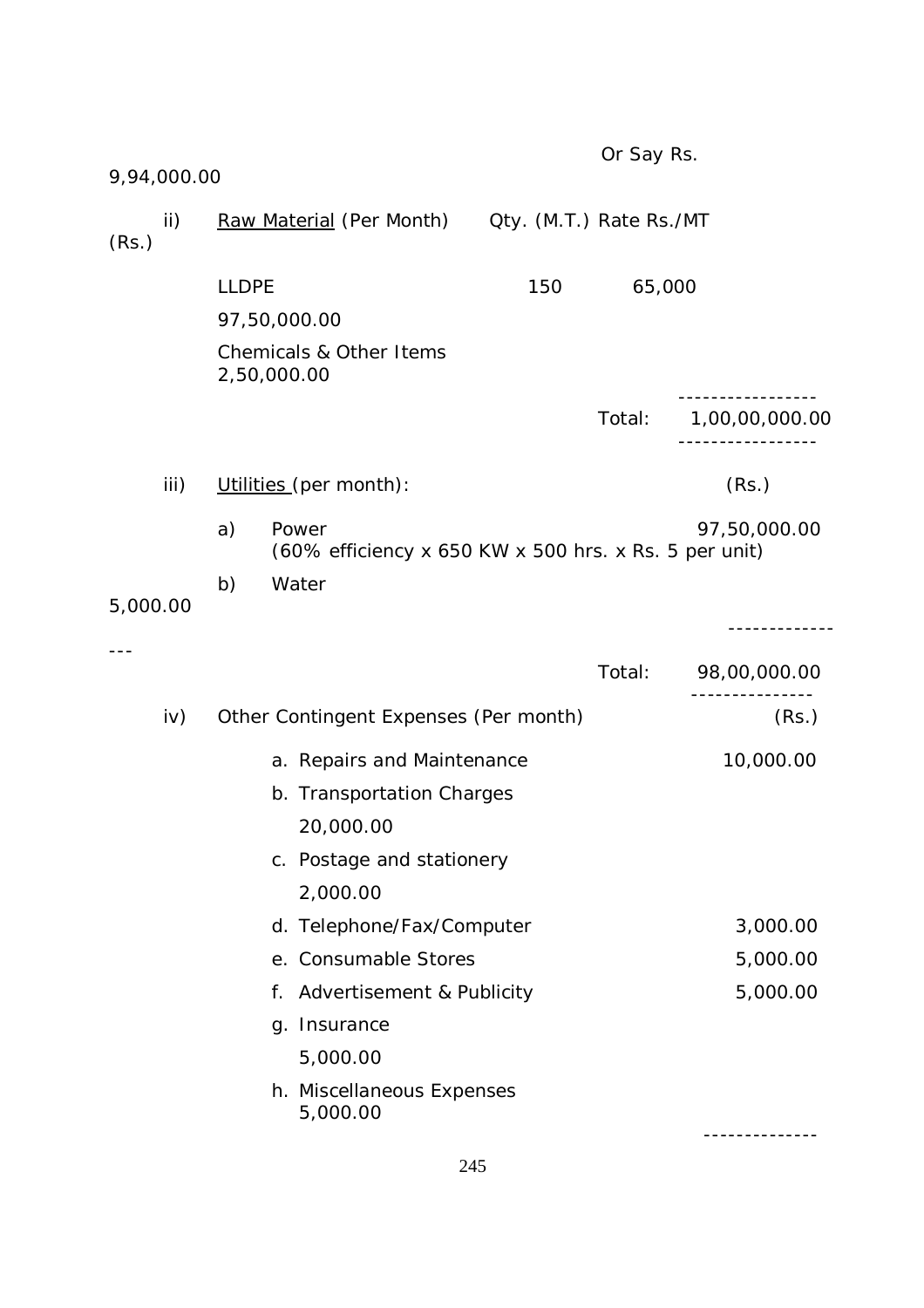|              |                |                   |                                                | Total: | 55,000.00<br>. _ _ _ _ _ _ _ _ |
|--------------|----------------|-------------------|------------------------------------------------|--------|--------------------------------|
|              |                |                   | 128                                            |        |                                |
| 12.          |                |                   | <b>TOTAL WORKING CAPITAL</b> (Per Month)       |        | (Rs.)                          |
|              | $\mathsf{i}$   |                   | Staff and Labour                               |        | 9,94,000.00                    |
|              | ii)            |                   | Raw Material                                   |        |                                |
|              |                | 1,00,00,000.00    |                                                |        |                                |
|              | iii)           | <b>Utilities</b>  |                                                |        | 9,80,000.00                    |
|              | iv)            |                   | Other Contingent Exp.                          |        | 55,000.00                      |
|              |                | - - - - - - - - - |                                                | Total: | 1,20,29,000.00                 |
|              |                |                   | Working Capital for 3 months                   |        | 3,60,87,000.00                 |
| 13.<br>(Rs.) |                |                   | <u>TOTAL CAPITAL INVESTMENT</u>                |        |                                |
|              | Α.             |                   | <b>Fixed Capital</b>                           |        |                                |
|              |                |                   | 4,27,79,000.00 B. Working Capital for 3 months |        |                                |
|              | 3,60,87,000.00 |                   |                                                |        |                                |
|              |                |                   |                                                | Total: | 7,88,66,000.00                 |
| 14.          |                |                   | <b>FIANCIAL ANALYSIS</b>                       |        | (Rs.)                          |
|              | А.             |                   | Cost of Production (per year) (300 days)       |        |                                |
|              |                | (a)               | <b>Total Recurring Cost</b>                    |        |                                |
|              |                |                   | 14.43.48.000.00                                |        |                                |
|              |                | (b)               | Depreciation on building @ 5%                  |        |                                |
|              |                | 1,38,250.00       |                                                |        |                                |
|              |                | (c)               | Depreciation on machinery& equipment @ 10%     |        |                                |

39,04,000.00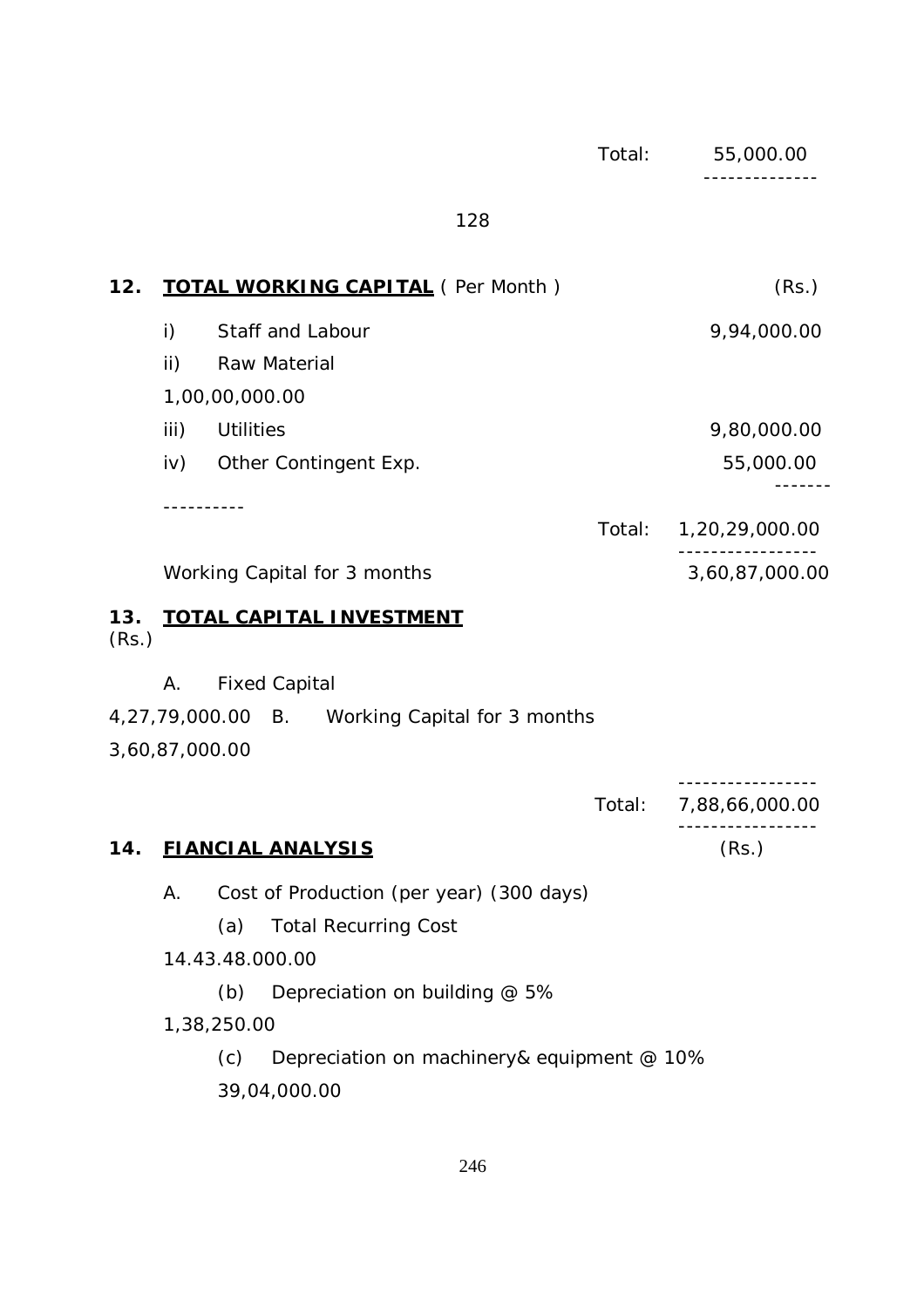|                | (d)                                                |                                            | Depreciation on Dies & Moulds @ 20%      |                                                     |                 |                               |  |  |
|----------------|----------------------------------------------------|--------------------------------------------|------------------------------------------|-----------------------------------------------------|-----------------|-------------------------------|--|--|
|                | 40,000.00                                          |                                            |                                          |                                                     |                 |                               |  |  |
|                | (e)                                                |                                            | Depreciation on office equipment @ 20%   |                                                     |                 |                               |  |  |
|                | 60,000.00                                          |                                            |                                          |                                                     |                 |                               |  |  |
|                | (f)<br>94,63,920.00                                | Interest on total Capital Investment @ 12% |                                          |                                                     |                 |                               |  |  |
|                |                                                    |                                            |                                          | Total:                                              | 15,79,54,170.00 |                               |  |  |
|                |                                                    |                                            |                                          |                                                     |                 | Or Say Rs. 15, 79, 54, 000.00 |  |  |
| <b>B.</b>      | Sales/Turn over (per year)                         |                                            |                                          |                                                     |                 |                               |  |  |
| (Rs.)          | <u>Item</u>                                        |                                            | <u> Qty.( MT)</u>                        | Rate Rs./MT                                         |                 | Value                         |  |  |
|                | <b>LLDPE Woven Sacks</b><br>17,64,00,000.00        |                                            | 1800                                     |                                                     | 98,000.00       |                               |  |  |
| $C$ .          | Net Profit (Per year)                              |                                            |                                          |                                                     |                 |                               |  |  |
|                | Sales $(Rs)$ – Cost of Production $(Rs.)$<br>(Rs.) |                                            |                                          |                                                     | $=$             | Profit                        |  |  |
| 1,84,46,000.00 | 17,64,00,000 -                                     |                                            | 15,79,54,000                             |                                                     | $=$             |                               |  |  |
|                |                                                    |                                            | 129                                      |                                                     |                 |                               |  |  |
| D.             | Net Profit Ratio                                   | $=$                                        | Net Profit x 100<br><b>Sales</b>         |                                                     |                 |                               |  |  |
|                |                                                    | $=$                                        | $1,84,46,000 \times 100$<br>17,64,00.000 |                                                     | $=$             | 10.45%                        |  |  |
| Ε.             | Rate of Return                                     |                                            | $=$                                      | Net Profit x 100<br><b>Total Capital Investment</b> |                 |                               |  |  |
|                |                                                    | $=$                                        | <u>1,84,46,000 x 100</u><br>7,88,66,000  |                                                     | $=$             | 23.38%                        |  |  |
|                |                                                    |                                            |                                          |                                                     |                 |                               |  |  |

F. Break-even Point